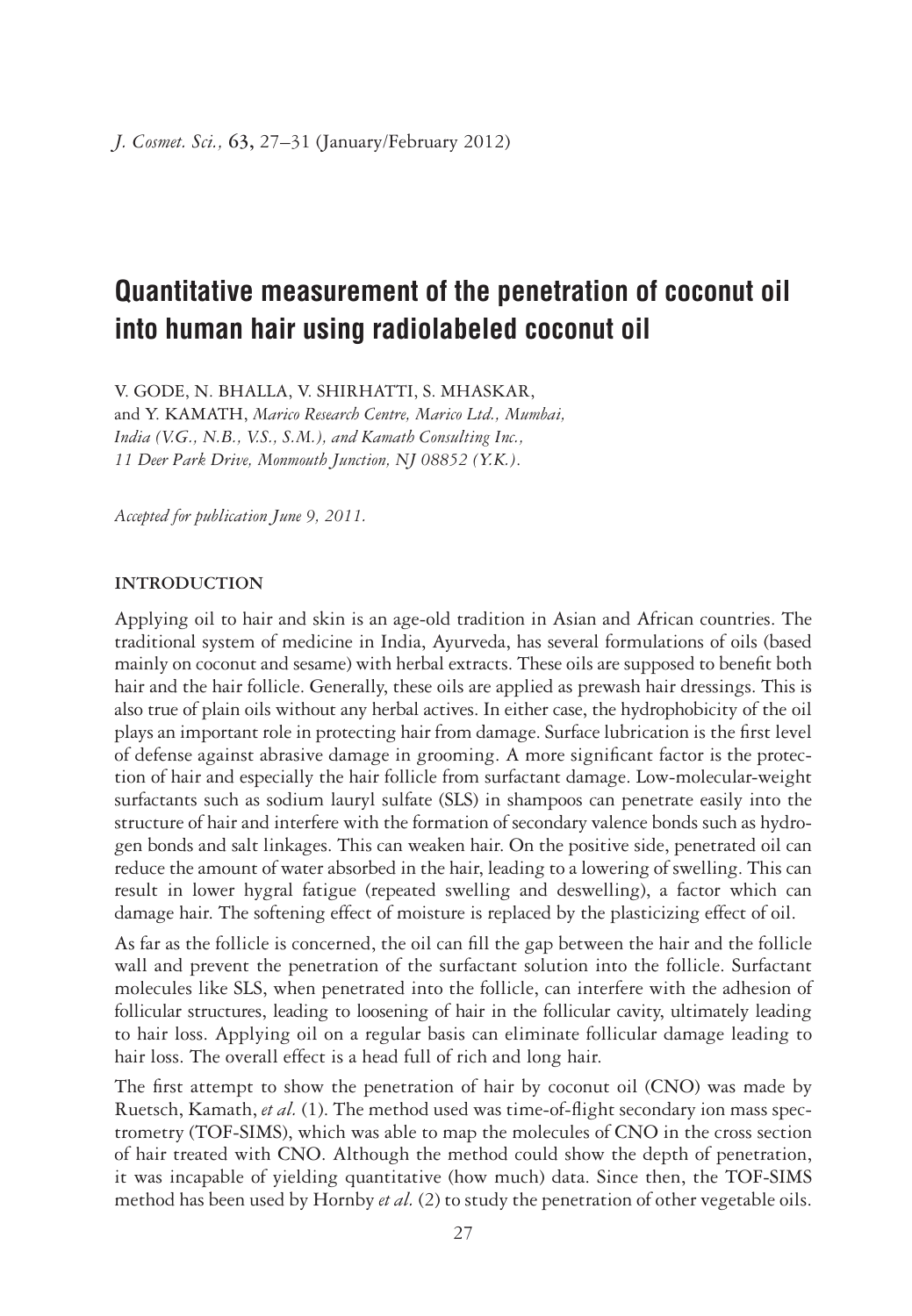However, the TOF-SIMS method, by its very nature, is qualitative. It cannot be used to determine the amount of oil that has penetrated into the hair. Therefore, the present work is aimed at developing a method that can provide quantitative data on the penetration of CNO into human hair, using radiolabeled CNO.

# **EXPERIMENTAL**

# MATERIALS

CNO was provided by Marico Limited, Mumbai, India. Solvents, such as alcohol, dioxane, and toluene, were of AR grade and were obtained locally. This work was done at Bhabha Atomic Research Centre (BARC) in Mumbai, India.

### PREPARATION OF RADIOLABELED ( ${}^{3}$ H SUBSTITUTED (TRITIATED)) CNO

A known amount of CNO was dissolved in dioxane, and the solution was heated in the presence of tritium gas at 120°C for two hours in the presence of a catalyst (of proprietary composition). Following tritiation, the solvent was evaporated on a Rotovap, and the tritiated CNO (TCNO) was brought to a final volume of  $1.5$  ml with unlabeled oil. This oil mixture was used in all the studies presented in this communication.

### HAIR TREATMENT

A 10-cm-long strand of Indian hair weighing 100 mg was soaked in 1.5 ml of TCNO. Hair specimens were taken from this sample after one and six hours for further analysis. Surface oil was determined with two single hair fibers, and penetrated oil was determined on five single hair fibers taken from the 100-mg sample. Measurements for each treatment time (one and six hours) were made in triplicate sets. The hair specimens were gently blotted on tissue paper soon after their removal from the oil-soaked strand in order to remove the extraneous oil. The approximate weights of two and five hair fibers were 1.22 mg and 6.1 mg, respectively.

#### RADIOACTIVITY MEASUREMENTS

A unique property of tritium is that it is a beta emitter, and therefore, to register its emission it has to be in direct contact with the scintillation fluid. This means that the TCNO inside the hair is not registered. This enables the measurement of substantive surface oil separately. In a typical measurement two hair fibers were immersed in 10 ml of the scintillation fluid and placed into the counter (Hidex, efficiency 32%). The counts per minute (CPM) were recorded.

For the determination of total oil in the hair (surface oil plus penetrated oil), five hair fibers were solubilized in 400  $\mu$ 1 of 10% NaOH at approximately 70°C for one hour or until the solubilization of the sample was complete. Five microliters of the hydrolyzed hair solution was added to 10 ml of the scintillation fluid, and the CPM was recorded after the solution was placed in the scintillation counter (Hidex).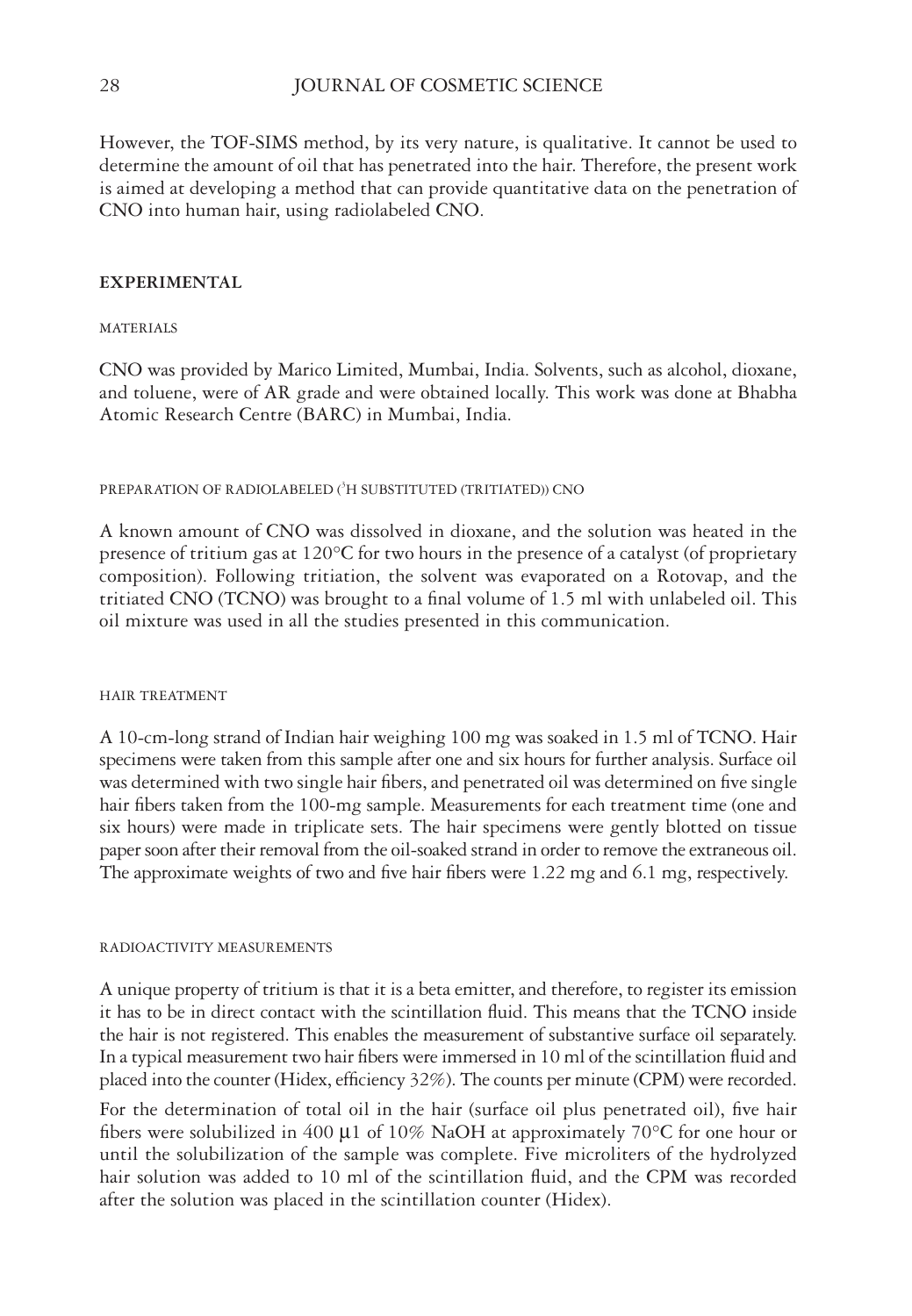# **RESULTS**

# STANDARDIZATION OF THE RADIOACTIVITY OF THE ORIGINAL TCNO

Twenty microliters of the 1.5-ml original TCNO sample was diluted with 10 ml of toluene, of which 20 μl was added to 10 ml of scintillation fluid and placed in the Hidex scintillation counter, which gave a CPM of 45,000. Radioactivity is expressed in units of curie (Ci), which refers to decay of 3.7  $\times$  10<sup>10</sup> per second (or 2.22  $\times$  10<sup>12</sup> per minute) CPM. The radioactivity of the original oil is given by:

$$
\frac{45,000 \text{ CPM} \times 10,000 \text{ }\mu\text{I (toluene)} \times 1500 \text{ }\mu\text{I TCNO}}{20 \text{ }\mu\text{I} \times 20 \text{ }\mu\text{I} \times 2.22 \times 10^{12} (\text{CPM/Ci}) \times 0.32 (\text{efficiency of Hidex})}
$$

which is  $2.4$  mCi/1.5 ml or  $1.6$  mCi/ml of TCNO. This number will be used to convert CPM into the volume of TCNO in the hair specimens.

MEASUREMENT OF SURFACE OIL

In a typical measurement, two hair fibers were immersed in 10 ml of the scintillating fluid and placed into the Hidex counter. A CPM value of 106,458 was recorded. From this number we can calculate milligrams of oil in the hair as shown below. Please note that from the definition of curie,  $1 \mu Ci = 2.22 \times 10^6 \text{CPM}$ :

 $(106, 458 \text{ CPM}) \times 0.92 \text{ (sp. gr. oil)}$  $\big( 2.22 \times 10^6 \text{ CPM}/\mu\text{Ci} \big) \times 0.32 \, \big( \text{eff. of Hidex} \big) \times \big( 1.6 \, \mu\text{Ci}/\mu\text{l} \big) \times \big( 1.22 \text{ mg, wt. of hair} \big)$  $106, 458 \text{ CPM}$   $\times$  0.92 (sp. gr. oil)  $\times 100$  $2.22\times10^6\,$  CPM/ $\mu$ Ci  $)\times$  0.32 (eff. of Hidex )  $\times$  (1.6  $\mu$ Ci/ $\mu$ l)  $\times$  (1.22 mg, wt. of hair

The above calculation gives a value of 7.1%. The calculation can be abbreviated as follows:

Wt. % surface oil = 
$$
((\text{sample CPM}) \times 80.9 \times 10^{-6})/(\text{wt. of hair})
$$

MEASUREMENT OF TOTAL OIL

In this procedure a known weight of TCNO-treated hair is solubilized in 400 μl of 10% NaOH and a 5-µl sample is used to get the scintillation counts. The total amount of oil can be calculated exactly as above using one additional factor:  $(400/5) = 80$ . Therefore,

   Wt. % total oil = sample CPM ×80.9×10 ×80 wt. of hair -6

For a CPM of 47,100 for one of the samples, the wt.% total oil is 50%. Subtracting the surface oil from the total gives the oil penetrated into the fiber. The amount of surface oil in the sample taken for the total oil measurement can be calculated by the following formula: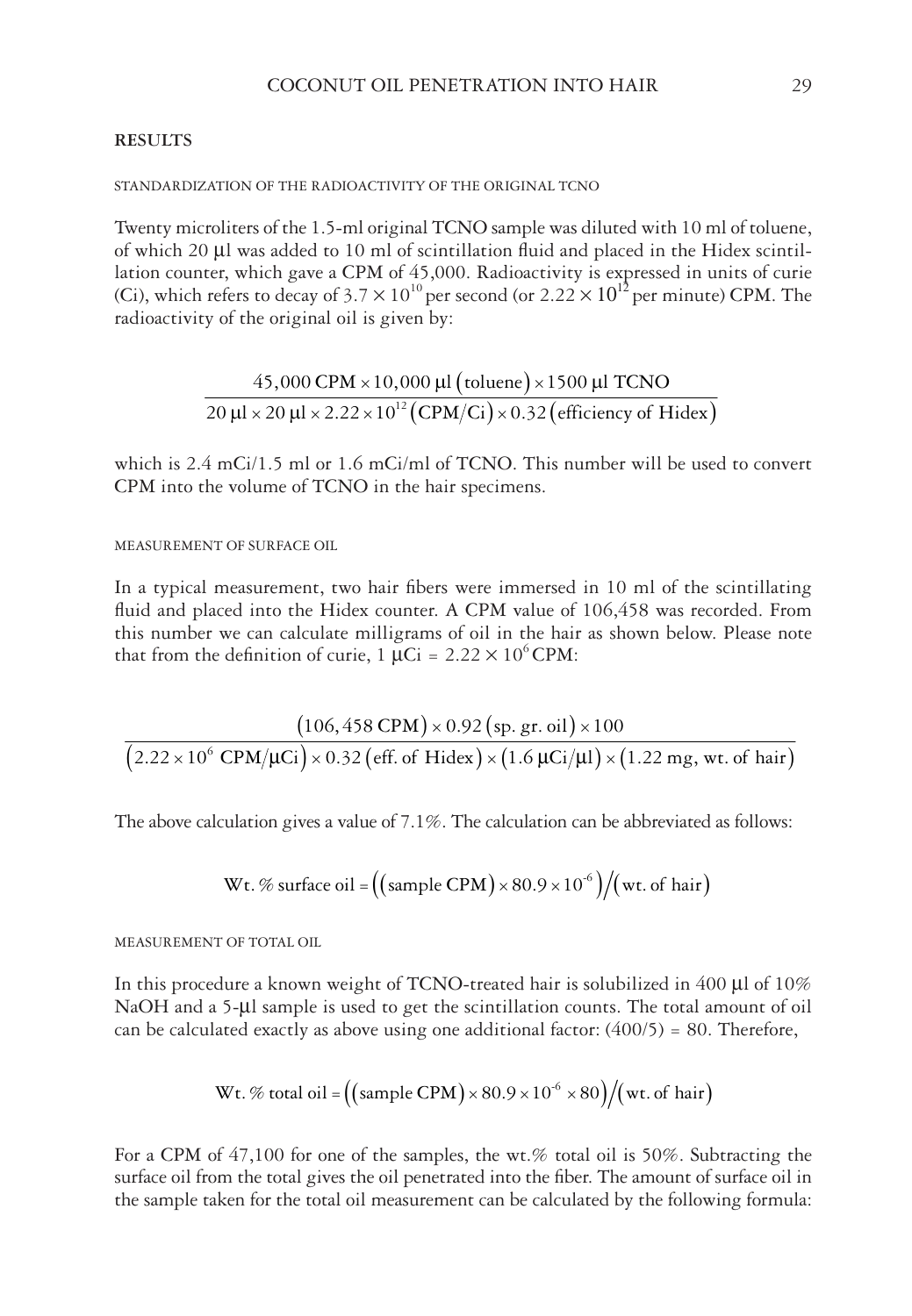#### 30 JOURNAL OF COSMETIC SCIENCE

(wt. of hair for total oil) (wt. of hair for surface oil) Wt. % surface oil  $\times$  (wt. of hair for total oil wt. of hair for surface oil

This is given in Table I. Data for surface and penetrated oil are summarized in Table I. Percentages are based on the weight of the treated hair.

# **DISCUSSION OF RESULTS**

The results in Table I show that the method can determine surface oil. The values for surface oil are slightly on the higher side, which indicates that just dabbing with absorbent paper does not remove all of the surface oil. It probably cannot remove oil residing at the scale edges. The bulk oil amounts are unexpectedly high. It is not possible to have such high values for the total oil without the swelling of the fiber, and CNO does not swell the hair fiber. The high values obtained for the bulk oil in this study suggest that most of it is indeed surface oil. If we correct for the surface oil in the sample taken for the total oil measurement (column 4 minus column 6), then the results for the penetrated oil appear to be more reasonable, especially for the samples treated for one and six hours.

# **CONCLUSIONS**

The work presented in this communication shows that radiolabeling with tritium can be a suitable method for the quantification of the oil penetrated into hair. The method can distinguish between the surface deposited oil and the oil absorbed into the bulk of the fiber. This would suggest that the method can be used to quantify other actives that are deposited mainly on the surface of hair. The method can be further refined by extracting the hair sample briefly in a solvent like hexane to remove the surface oil. By doing this prior to analysis, we can confirm the validity and internal consistency of the surface, total, and penetrated oil results obtained by this method. The researchers plan to do this work in the near future.

| Distribution of TCNO in Human Hair (wt.% based on hair) Treated with TCNO for One and Six Hours |                            |                              |                         |                           |                                                        |                              |
|-------------------------------------------------------------------------------------------------|----------------------------|------------------------------|-------------------------|---------------------------|--------------------------------------------------------|------------------------------|
| Sample<br>name                                                                                  | <b>CPM</b><br>Total<br>oil | <b>CPM</b><br>Surface<br>oil | $Wt.\%$<br>Total<br>oil | $Wt.\%$<br>Surface<br>oil | Wt.% of surface<br>oil in the total<br>oil test sample | $Wt.\%$<br>Penetrated<br>oil |
| 1A                                                                                              | 47,100                     | 106,458                      | 50.0                    | 7.1                       | 35.5                                                   | 14.5                         |
| 1B                                                                                              | 45,300                     | 80,000                       | 48.5                    | 5.4                       | 27.0                                                   | 21.5                         |
| 1 <sup>C</sup>                                                                                  | 45,200                     |                              | 48.4                    |                           |                                                        |                              |
| 6A                                                                                              | 61,000                     | 116,000                      | 65.3                    | 7.8                       | 39.0                                                   | 26.3                         |
| 6B                                                                                              | 62,000                     | 138,000                      | 66.4                    | 9.2                       | 46.0                                                   | 20.4                         |
| 6C                                                                                              | 62,000                     | 133,000                      | 66.4                    | 8.9                       | 44.5                                                   | 21.91                        |

**Table I**

All percentages are based on the weight of the treated hair.